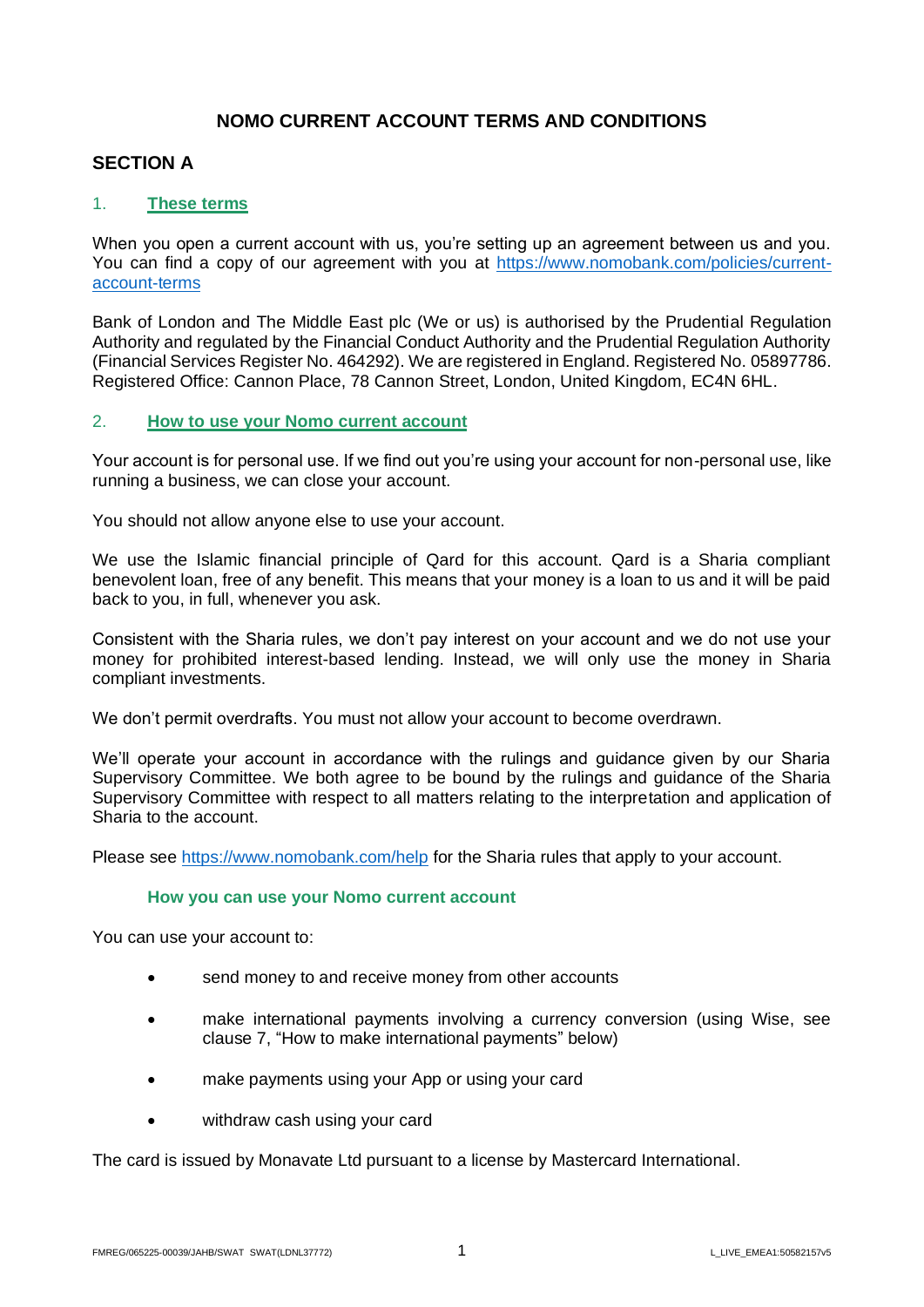### **Payment limits**

We may apply financial and other limits to your instructions. For example, we may set limits for contactless payments. We'll tell you what these limits are and may change them from time to time.

We also apply internal controls, including limits, to some kinds of payment. We cannot disclose what these controls are, and they may change from time to time. We may refuse your instruction if it's above one of these limits.

#### **Your security credentials**

You must keep your security details, including your password, card and PIN safe at all times to prevent it from being lost, stolen or used by anyone else, and:

- take care to stop anyone else using your App or your card
- never write down your password or PIN. Don't write it on your card or anything usually kept with your card
- use chip and PIN where contactless is not permitted or contactless limits have been reached

When you use the App, you must:

- follow the instructions we give you. This includes instructions about the authentication method we give you
- make sure any device you use to access the App complies with current standards and requirements. We recommend you keep your device updated with the latest operating system and that you install any App updates to make sure you have the latest version and that it functions properly with the latest features.
- tell us as soon as you can if you notice something wrong with the App. This includes anything that is stopping you using it properly, or if anything looks different

We'll do all we can to make sure our App is as safe as it can be. So, we will:

- keep records of your online messages, instructions, and transactions. We'll treat our records as final evidence of these, unless there's an obvious mistake
- tell you as soon as we can if we suspend the App. We can do this if we think we need to for security reasons

You must not root or "jailbreak" your mobile as it makes it less secure. If you do, we can't guarantee that the App will work or that your data will be secure. If we detect that you are rooting or jailbreaking, we'll prevent you from using the App.

# 3. **How you can contact us**

You can contact us using the ways listed below. We may add new ways in the future.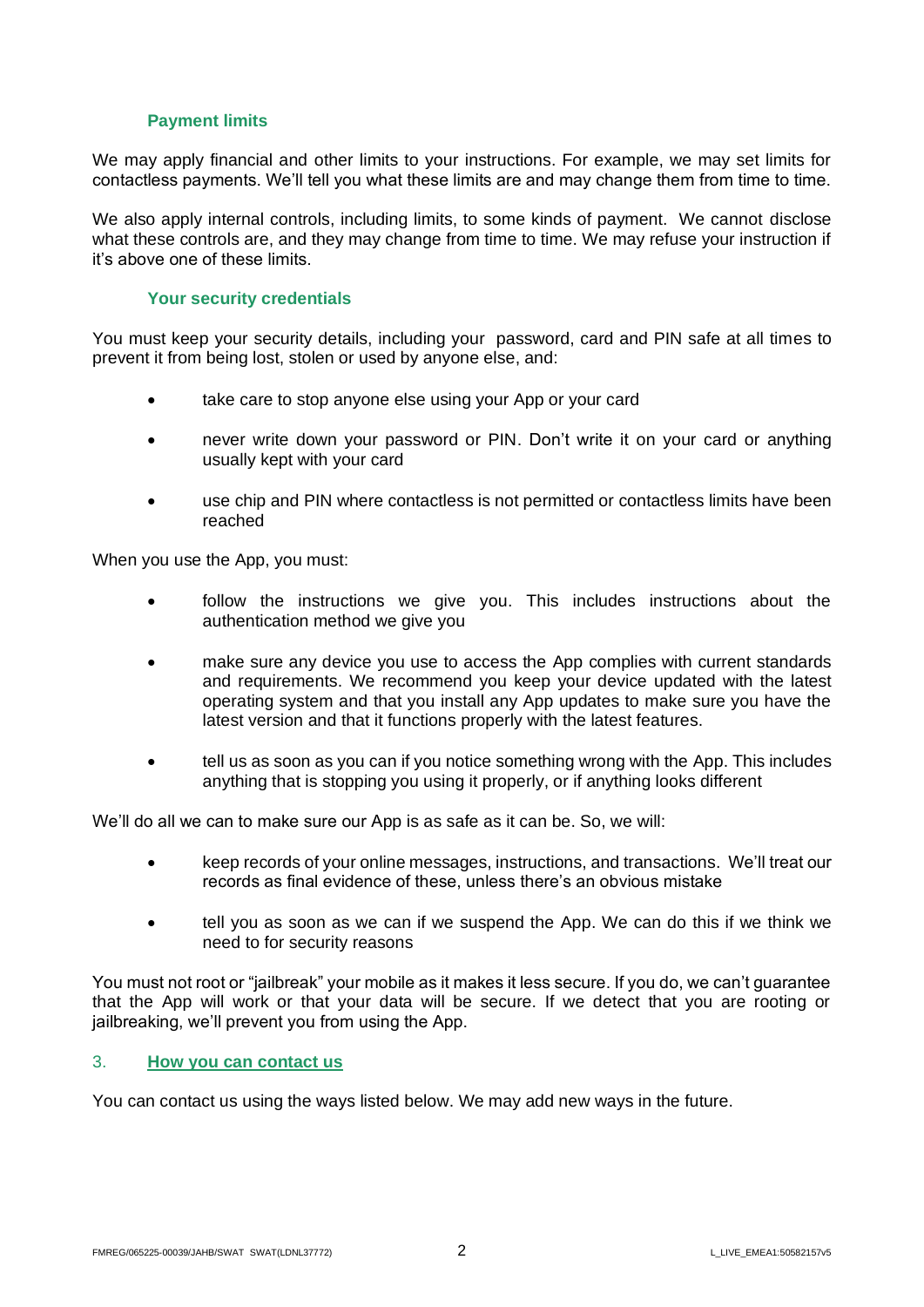- Contact us through the App
- Email us at support@nomobank.com
- Call us on +44 20 3991 0400

### 4. **How we'll contact you**

We communicate in English (unless you confirm as part of onboarding that you would prefer to communicate in Arabic).

We'll usually contact you through the App, unless you've told us you prefer another way. When we send you information through the App, we'll also send you an email or SMS to remind you to open it.

We may also contact you using the details we have for you. This could be on your mobile phone, email or at any home or correspondence address. If we use the most recent postal address you've given us and something is returned to us as undelivered, we'll stop using that address. This is unless a law or regulation requires us to send you information by post.

Once we've sent a message to you, we'll assume you've received it. So please look out for our messages in the App and through emails and texts.

If we think there's a security threat or fraud on your account, we'll use SMS, phone, post or another secure method to contact you. We'll ask you to verify your identity.

# **Help us protect your information**

It's your responsibility to control who has access to the information we send you. When you choose how you would like us to contact you, you should choose a method that will be most secure for you, and you should not use shared email addresses or mobile numbers as anyone you share them with will also be able to access the information we send you.

### **Changes to your information**

If your details change, you must tell us by email or phone. This includes:

- contact or personal details like your email address or home address
- your situation, like your name, tax residency or nationality
- any other important changes you think are relevant to us.

You can find our email address and phone number above or in the 'contact us' section of the App.

### 5. **Using the App outside the UK or Kuwait**

Our App uses encryption and some countries don't allow encrypted data on their phone networks. If you are not in the UK or in Kuwait, please check whether restrictions apply before you use the App. We will not be responsible for any use of the App outside of the UK or Kuwait, unless we expressly allow such use.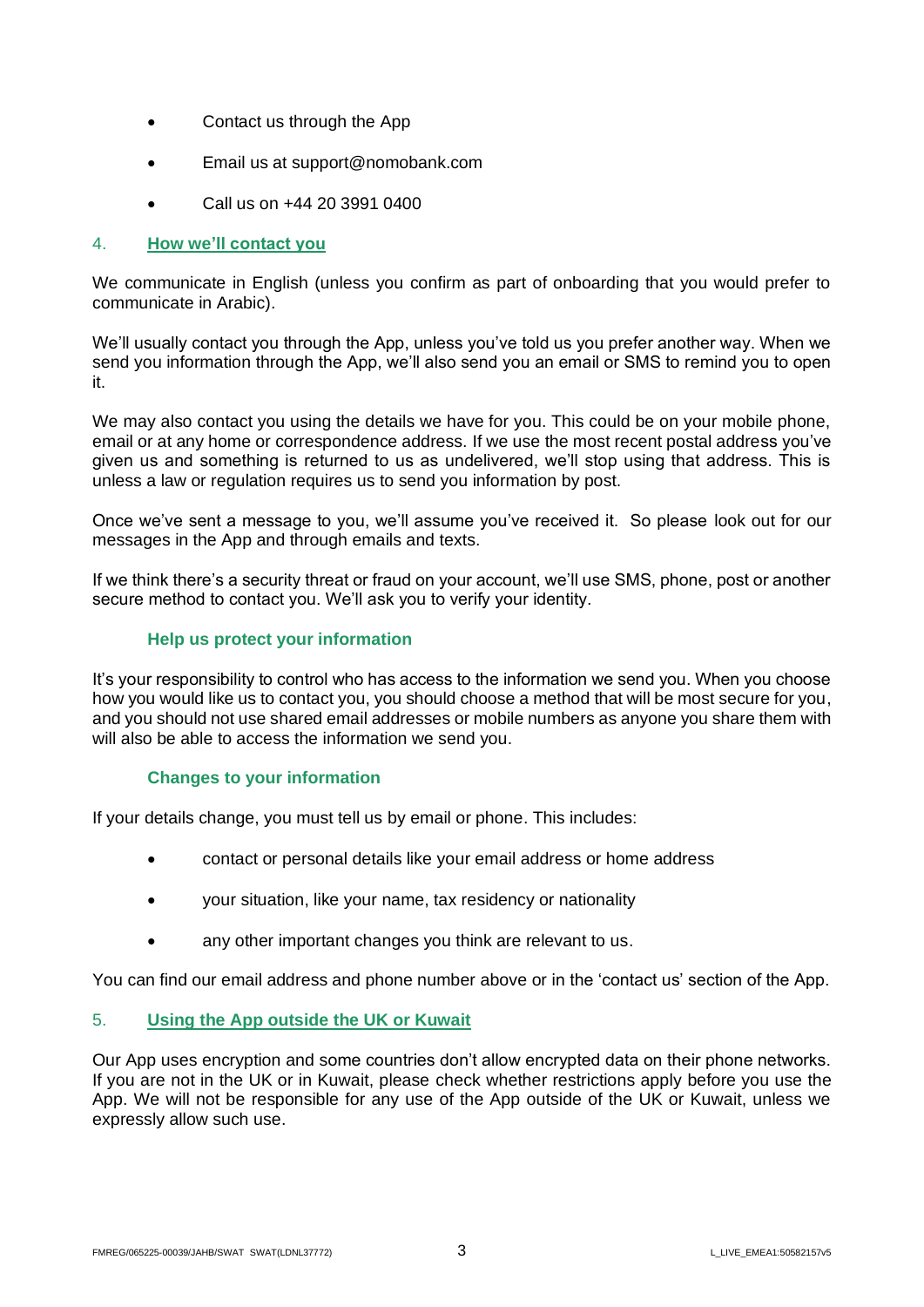# **SECTION B**

## 6. **How to make payments from your account**

### **Authorising payments**

You'll need to give us authorisation to make any payment from your account. If you have enough money in your account, you can do this by:

- logging into the App using your security details and requesting a payment to a UK account. We'll ask for the sort code and account number of the recipient account
- presenting your card or payment device, such as your phone or a smart watch, and entering the card PIN, or holding it near a contactless payment reader
- instructing a third-party payment initiation service provider to initiate the payment on your behalf
- using your card at an ATM

We may ask you to complete two different security checks to authorise a transaction, for example by entering your PIN and a one-time passcode we send to your e-mail address. We will tell you what you need to do depending on the transaction.

When you make a payment, you are responsible for making sure the payment details are correct. including the recipient's account details and the amount of the transaction. If the details are not right, we will not be responsible if your payment is late or sent to the wrong person. If a payment is sent to the wrong person, we will try to recover the money for you. We may charge you reasonable costs to recover the money. If it is not possible for us to recover your money, we will give you all relevant information about the transaction if you ask us so you can try and get it back yourself.

When you make a payment using your card, we will send you a notification via the App.

#### **How long payments take**

How long the payment takes to make depends on the type of payment and when you authorise us to make it.

Faster payments have no cut-off times – these operate 24 hours a day 7 days a week. If you authorise a payment using Faster Payments, we'll make it on the same day, even on public holidays and weekends.

We will start to process other types of payments on the same working day, but if you send the authorisation after 2 p.m. London time or at the weekend or on a public holiday, we'll start processing it on the next working day.

If you're making a payment in sterling to another sterling account in the UK, the payment will reach the recipient no later than the end of the next working day.

Non-sterling or international payments may take longer. This depend on the currency and the country it's going to.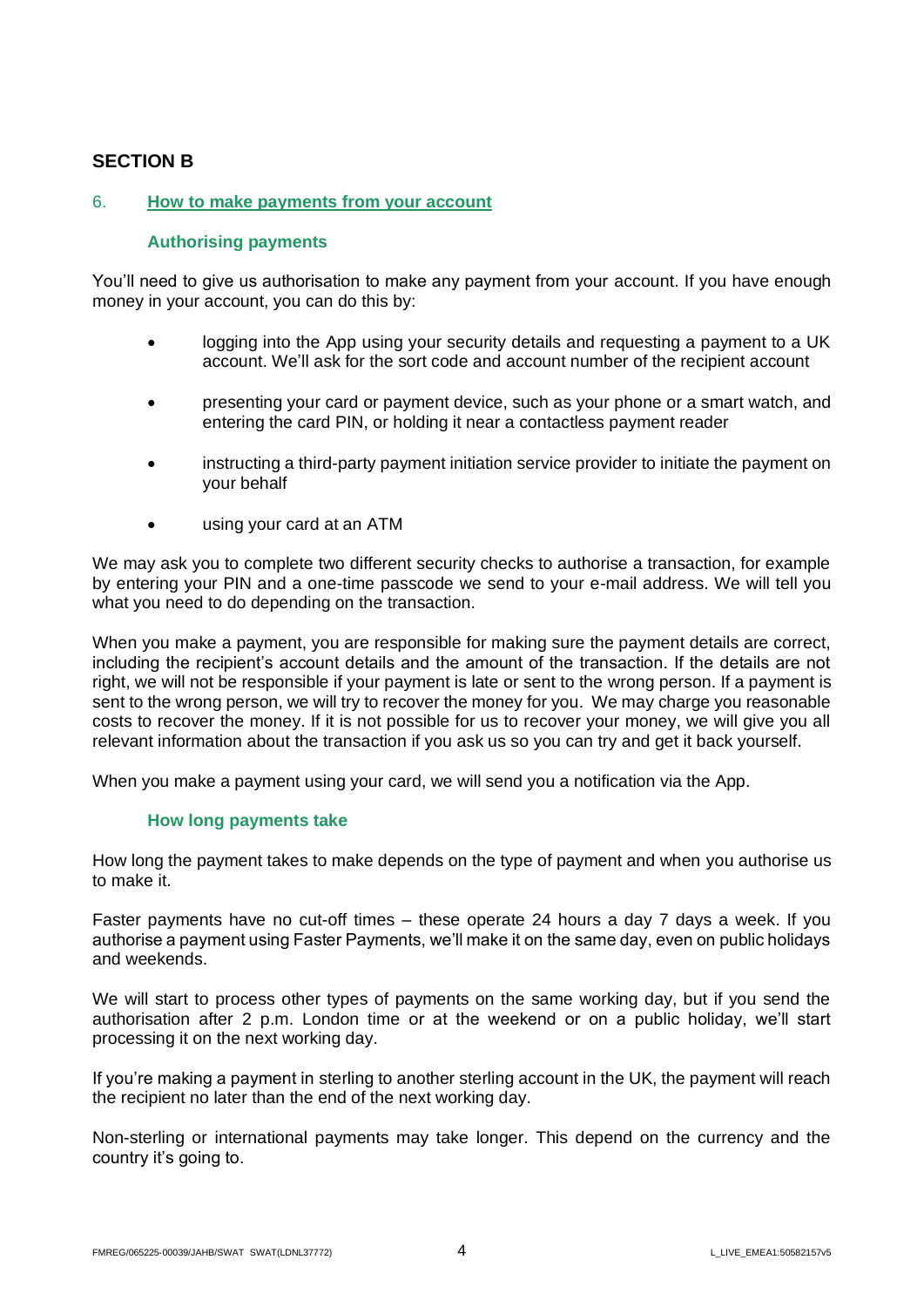## 7. **How to make international payments**

You can also use the App to make international payments, by creating or signing into your account with Wise.

We'll tell you the exchange rate set by Wise before you make the payment, as well as any charges for the payment.

You'll need to provide the IBAN for the recipient account and you will need to authorise the transaction in the same way as you would for a payment to a UK account.

#### 8. **Paying money into your Account**

You can make payments into your account by instructing the payment from another account held with us or a third party. To make the payment from a UK account, you should provide your sort code and account number, or from an international account, your IBAN. You can find both of these on your App.

Funds will be available and visible in your App as soon as we have received them.

#### 9. **Fees and charges**

We operate in strict conformity with Sharia rules. The fees we charge vary according to the type of service that we provide to you and the type of account that you have with us. Our fees are displayed on our Fees and Limits sheet accessible at [https://www.nomobank.com/our-pricing](https://gbr01.safelinks.protection.outlook.com/?url=https%3A%2F%2Fwww.nomobank.com%2Four-pricing&data=04%7C01%7CShona.Watson%40simmons-simmons.com%7Ca13f1940d1614b5b493d08d9272d7573%7C9c0035ef4799443f8b14c5d60303e8cd%7C0%7C0%7C637583898491110223%7CUnknown%7CTWFpbGZsb3d8eyJWIjoiMC4wLjAwMDAiLCJQIjoiV2luMzIiLCJBTiI6Ik1haWwiLCJXVCI6Mn0%3D%7C1000&sdata=CKaiSDy3JIZDiEkZT%2BJz3L6PSkiWKRTK4pCtvfxzaDo%3D&reserved=0) or via the App at any time.

#### 10. **Information on use of your account**

#### **Your transactions**

You can check all payments into and out of your account through the App.

This information will be available through the App while you are a customer and for six years after you close your account. You can download this information from the App at any time during these six years.

#### **Your statements**

We'll send you your account statement each month through the App and at any time you ask us for it. We'll email as soon as a new account statement is available.

#### 11. **Using your information**

We need to use information about you for different reasons. This includes managing your accounts, providing our products and services to you and others, and meeting our legal and regulatory obligations. We'll also share your information with our trusted third parties for these purposes.

You can find out all about the information we keep and how we can use it in our privacy notices. You can find these at [https://www.nomobank.com/privacy-notice.](https://gbr01.safelinks.protection.outlook.com/?url=https%3A%2F%2Fwww.nomobank.com%2Fprivacy-notice&data=04%7C01%7CShona.Watson%40simmons-simmons.com%7C2dc9f4e57b2a4c040fbd08d925b08fe6%7C9c0035ef4799443f8b14c5d60303e8cd%7C0%7C0%7C637582262545265368%7CUnknown%7CTWFpbGZsb3d8eyJWIjoiMC4wLjAwMDAiLCJQIjoiV2luMzIiLCJBTiI6Ik1haWwiLCJXVCI6Mn0%3D%7C1000&sdata=b0RrQNVT61PMogwikdb7J6tlQpQESglTp4RxcHYQsx4%3D&reserved=0)

# **SECTION C**

#### 12. **If something goes wrong**

#### **If we make a mistake or a payment is late**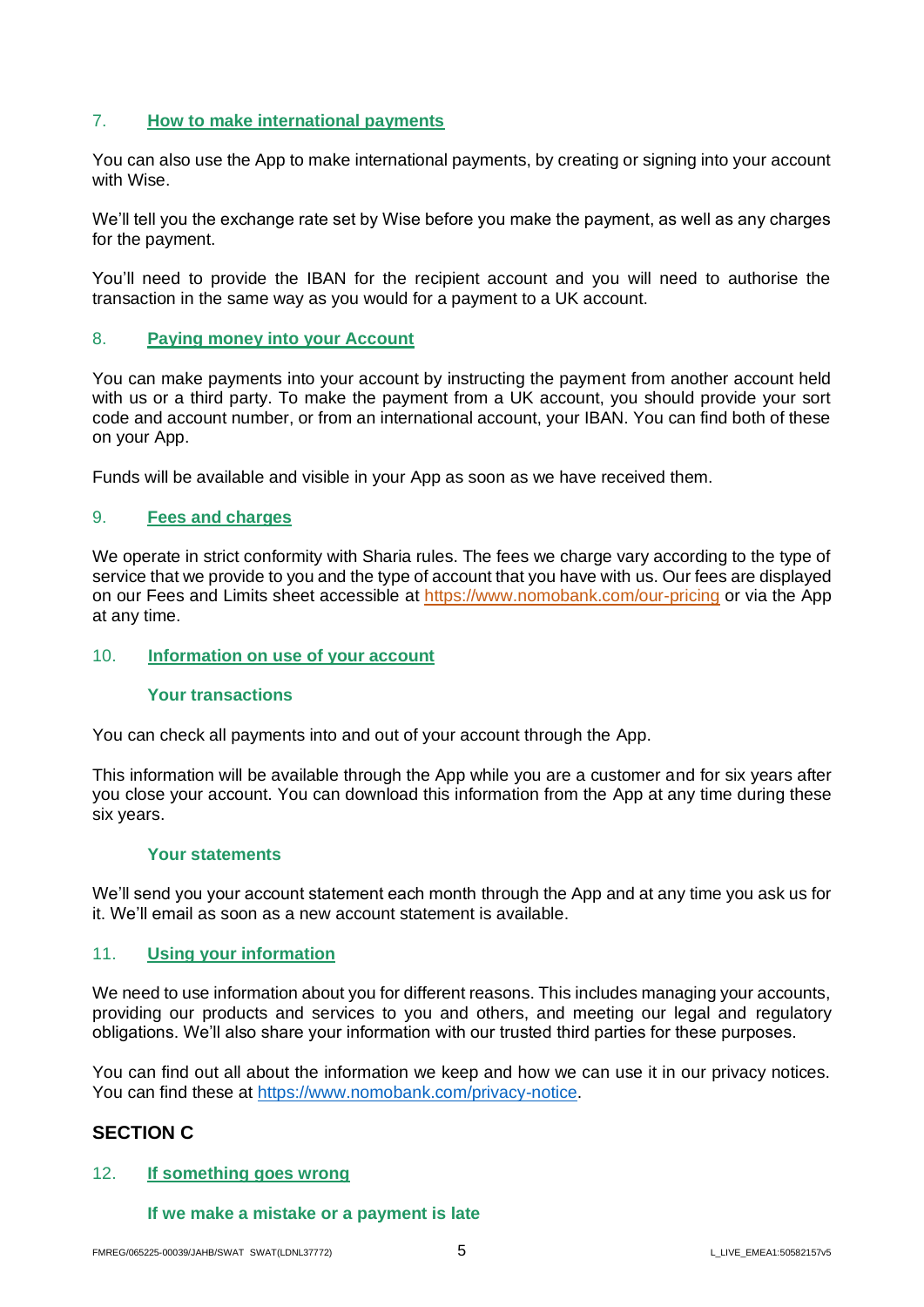Please tell us as soon as you notice that we have made any mistakes, for example if any payments you authorised have not been made, are late, or are incorrect. You must tell us within 13 months of the payment date.

If you tell us and the mistake was not caused by circumstances outside our control such as a hardware breakdown or natural disaster, we'll refund you the amount we need to so that we can put your account in the position it would have been in had we not made the mistake.

If you tell us about a late payment and we can show that the recipient bank received the payment on time, that bank will be responsible for making the payment to the recipient.

#### **If a payment is made without your authorisation**

You should check your statements when we send them to you to make sure you recognise all payments to and from your account. If you see any payments which you have not authorised, please tell us as soon as possible and within 13 months of the date of the transaction to be entitled to a refund.

We won't give you a refund if we have reasonable grounds to believe that you are not entitled to it, but we will investigate it as quickly as we can.

We'll refund your account by the end of the next working day with the payment amount and any charges you have paid as a result of the payment unless:

- you did authorise the payment .
- if we suspect fraud.
- you were careless and failed to keep your card or security details safe.

#### **Stopping payments and suspending your App**

We can stop payments from your account and suspend the App or your card if:

- your instructions are unclear.
- you don't have enough funds in your account or the payment would go above the payments limits we have set for your account (you can check these in the App).
- we suspect fraud or criminal activity.
- we think we need to so that we can protect the security of your account.
- law or regulation prevents us from making the transfer.
- we are notified that you have died or become incapacitated.

If we don't tell you before we stop the payment or suspend your App, we'll tell you as soon as we can. We'll tell you why we have done this unless we aren't permitted to by law.

Once the reason for stopping or suspending payment, the App or card has been resolved, we'll reinstate your access or replace the App or card.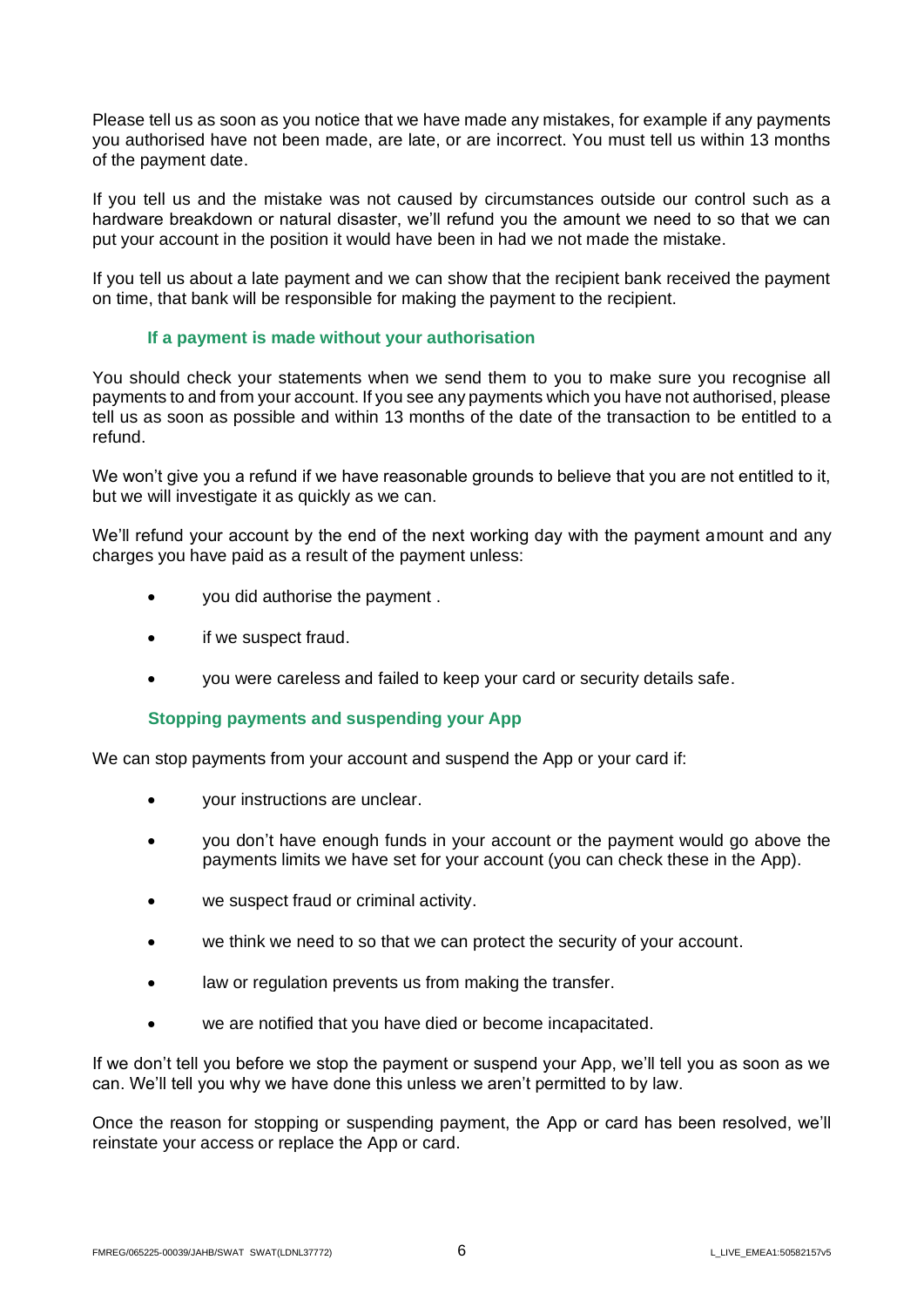#### **Issues with the App**

Our App is continuously being checked and maintained by us so we can provide you with the service you expect. You should be aware there may be events that impact your access to the App, such as poor network coverage or WiFi, out of date operating systems on your mobile device or failures to update the App. We'll try to give you advance notice of any system maintenance we need to carry out but sometimes we may need to do this without notice. We'll limit down time as much as we can.

#### 13. **Death / Incapacity**

If you die or become incapacitated, there are procedures we must follow before we can transfer any of the funds held in your account.

#### **What happens to your account if you die**

The people who are to inherit your estate should notify us of your death by providing a death certificate (which should be translated into English if it's in another language) and evidence of their identity. We may be able to release funds to them, but this will depend on the value of the account.

If we cannot release the funds, we'll then freeze the account and suspend Direct Debits and Standing Orders (although we may be able to pay funeral expenses and certain tax liabilities).

Before releasing the funds in your account, we will need to establish who can administer your estate. We will usually need a formal notice, called a judicial notice of inheritance for this, but may require other documents too. We can provide further details at the time.

We may also require further supporting documents before we can transfer funds, such as a grant of probate or certificate of succession, but we will make this clear at the time.

#### **What happens if you become incapacitated**

If you become incapacitated (through illness or injury), and you have validly appointed a person (such as an attorney (under a lasting power of attorney) or deputy (under a deputyship order)) to manage your affairs we can release funds to that person, and we may ask for evidence of this appointment.

If no person is validly appointed to operate the account, then we may freeze the account until this has been done.

#### 14. **How to make a complaint**

If you're not happy with our service, please tell us and we'll try to resolve it.

You can find more information on how we handle complaints by messaging us through the App.

If you're not happy with our response to your complaint, you may be eligible to take it to the Financial Ombudsman Service. For more details you can visit their website at [www.financial](https://metadefender.opswat.com/safe-redirect/http%3a%2f%2fwww.financial-ombudsman.org.uk)[ombudsman.org.uk](https://metadefender.opswat.com/safe-redirect/http%3a%2f%2fwww.financial-ombudsman.org.uk) or call them on 0800 023 4567.

### 15. **FSCS protection**

We are covered by the Financial Services Compensation Scheme (FSCS), the UK's statutory deposit guarantee scheme. The FSCS pays compensation to eligible depositors if a bank is unable to meet its financial obligations. Most depositors are covered by the scheme. FSCS compensation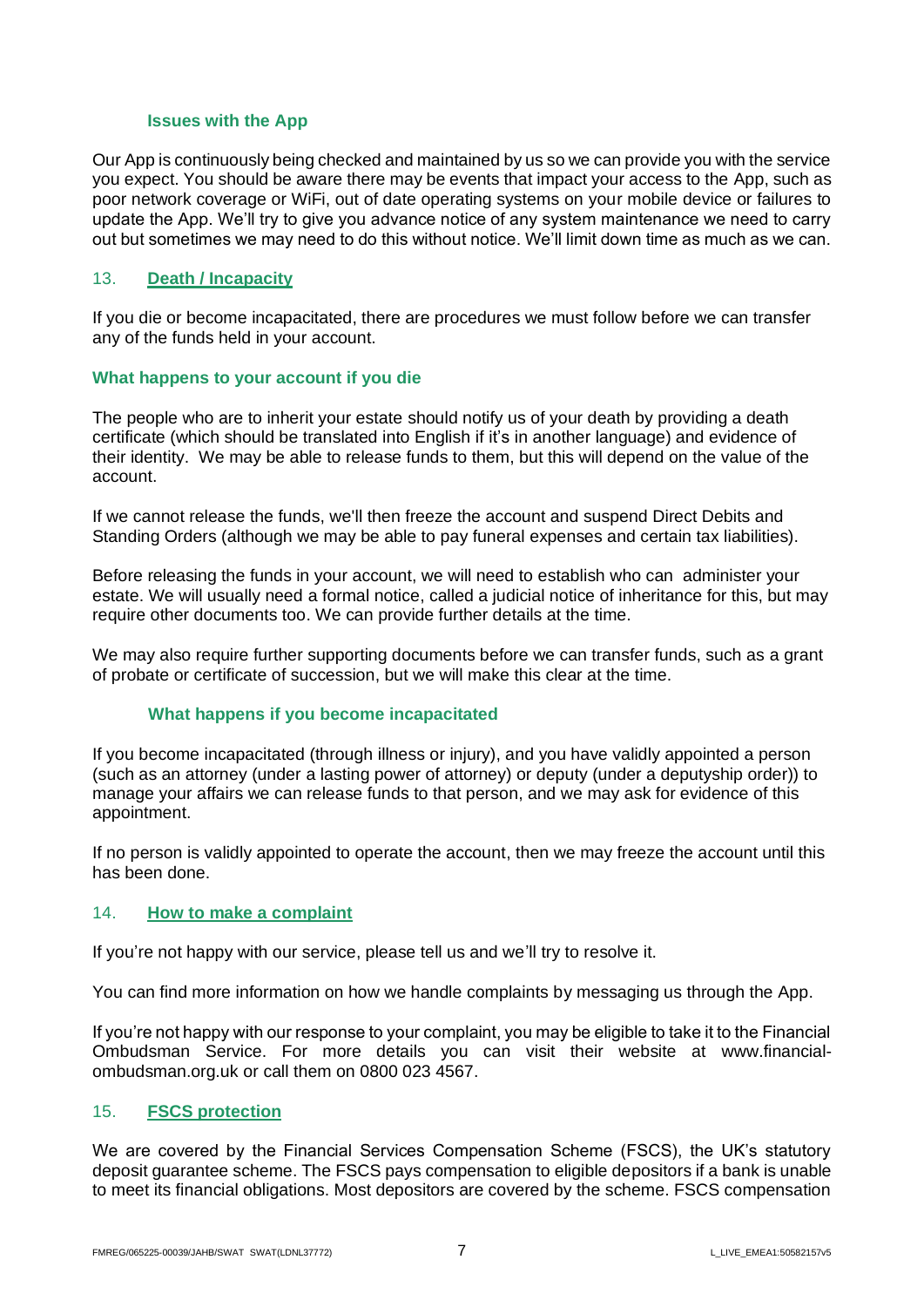applies across all of our products and the FSCS limits will apply in aggregate to all of your accounts with us.

You can find more information about FSCS protection in the App and on our website. You may also visit [www.fscs.org.co.uk.](https://metadefender.opswat.com/safe-redirect/http%3a%2f%2fwww.fscs.org.co.uk)

#### 16. **Making changes to this agreement**

We hope our agreement with you will last a long time. That means we need to be able to make changes to our agreement.

#### **Telling you about changes in advance**

We'll tell you about some changes in advance and if you don't agree with our changes, you can let us know and we'll close your account without charging a fee. Changes which we need to tell you about in advance:

- we're changing a service we already offer or introducing a new service that needs a change to the terms of this agreement, such as introducing a new charge or changing an existing charge
- we're withdrawing a service
- there are changes (or we reasonably expect changes) in technology, our systems, or the banking system that mean we need to change the way we do things
- a change in the law, a regulation, an industry code we follow, or a decision of the court, a regulator or the Financial Ombudsman means that we need to make changes
- we reasonably decide that our business needs to charge for our products or services in a different way – for example, because it's easier to understand or better reflects how customers use a service

We can't predict everything that may affect our business, so there may be other reasons not listed above when we need to make a change. But we'll only make changes we think are fair.

### **How far in advance will we tell you about the changes?**

We will give you at least two months' notice of changes to your current account (which you can use to make day-to-day payments) unless it's a change we can make without notice.

If you don't tell us before the proposed date of the changes to enter into force that you do not accept the changes, we'll assume you're happy and have accepted the changes.

### **Changes we can make without telling you in advance**

We may make some changes without telling you in advance. These include: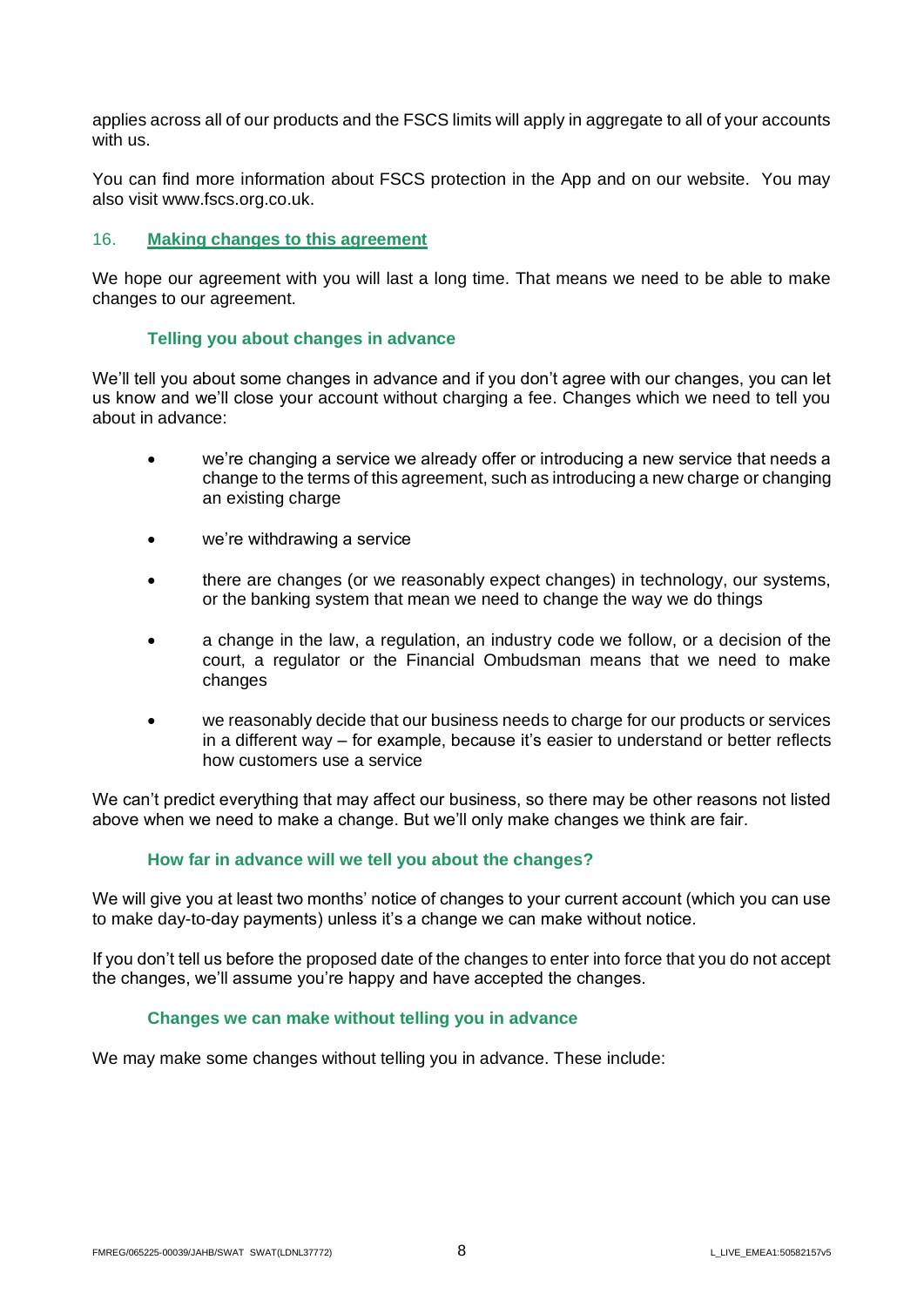- making a change in your favour
- reducing your charges or changing the way we charge in a way that's favourable to you
- introducing a new service or feature
- changing or introducing a card or security procedure, or changing to a different card scheme (such as Visa), as long as nothing else in our agreement changes
- making a change because a law or regulation says we have to do so by a certain date, and there's not time to give you notice
- launching a new way of communicating with you
- changing the exchange rates we set for international ATM withdrawals. These change at least daily and often more frequently without notice. See clause 6, 'How you can make payments from your account', for more information.

Exchange rates for international payments are set by Wise and not by us. We do not have control over changes to exchange rates. See clause 6, 'How you can make payments from your account', for more information.

# 17. **Closing your account**

### **Cancelling your account**

You can cancel this agreement and close your account within 14 calendar days from the later of:

- the date we open your account
- the date you received this document and the extra conditions that make up this agreement

You can ask to cancel this agreement in the App. You don't need a reason to cancel and we'll give you all of your money back right away.

### **If you want to close your account**

If you want to close your account at any time, you can do this by telling us through the App.

If you've authorised any payments that have not left your account, your account will stay open until the funds have left your account. You'll need to cancel any future payments from your account. Your App and card won't work anymore. You should cut any cards and dispose them securely.

If payments are received into the account after it has been closed, we will try to return the money to the sender if we can.

#### **When we can close your account**

We can close your account by giving you at least two months' notice. Any services linked to your account will stop at the same time.

We may also close your account immediately or on less than two months' notice if: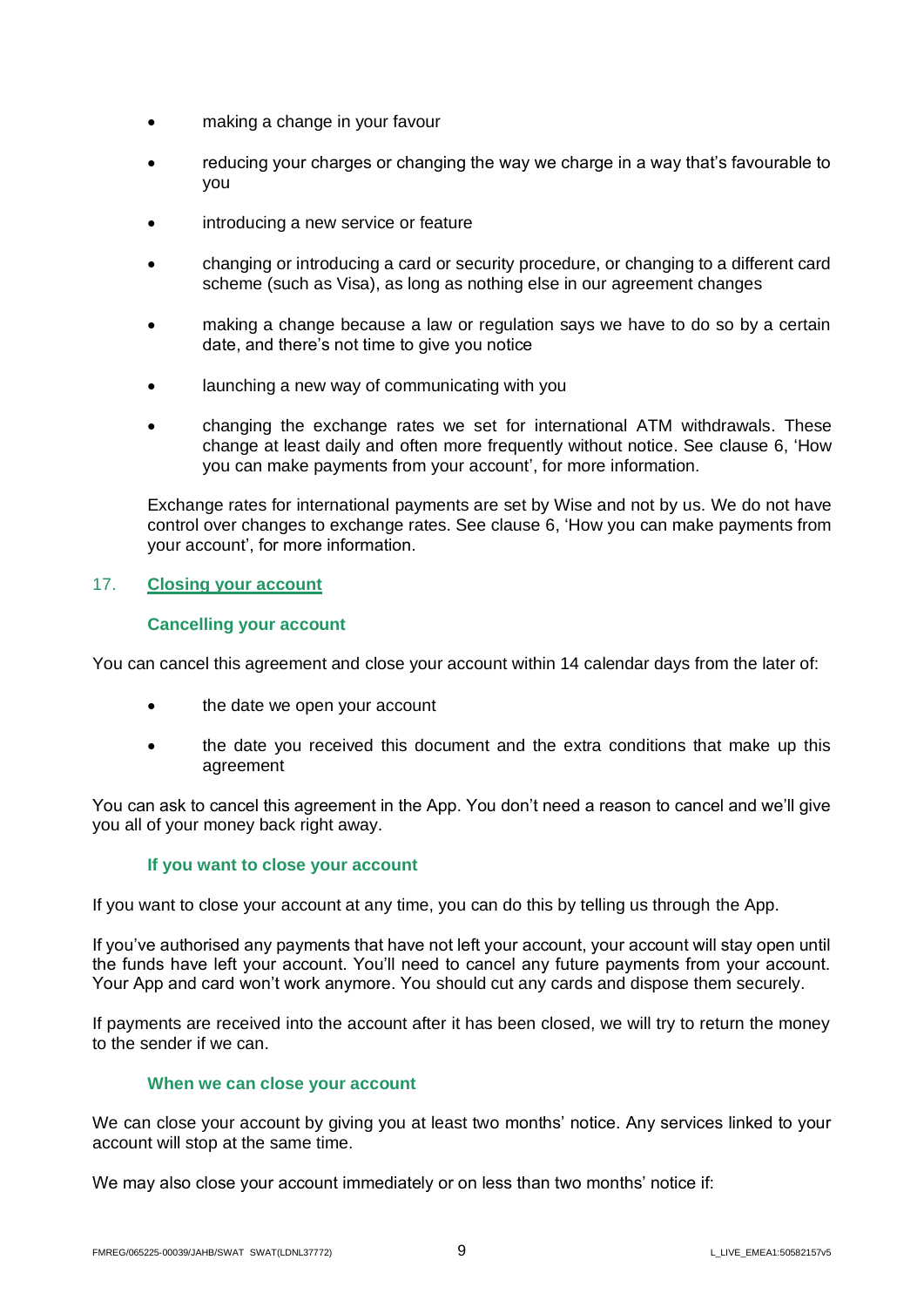- we reasonably believe you have seriously or persistently broken any terms of the agreement
- we might break a law, regulation, code or other duty that applies to us if we maintain your account
- you use or try to use your account illegally or for criminal activity
- you behave in a threatening or abusive manner to our staff
- you become bankrupt
- you die or become of unsound mind

# 18. **Dormant account**

If you do not use your account for 12 months, then we may mark your account as dormant. We do this to protect you and us. This means that we'll stop sending you statements and notifications.

We can also mark your account as dormant if all our messages are undelivered and all our attempts to contact you via the App or through your contact details have failed.

When your account is marked as dormant, you won't be able to send money to and receive money from other accounts, make payments or withdraw cash. We can remove any dormant account restriction if you contact us.

If your account remains dormant for two years, we'll close it without telling you and move any money you have in your account to a suspense account held by us. You can contact us and claim your money that is held in our suspense account at any time without receiving any profit.

### 19. **Set-off**

You should always have enough money in your account to cover your transactions and you are not permitted to go overdrawn. If there are circumstances where you do become overdrawn, like making an offline payment on a flight, we can use any money in any of your accounts with us to reduce or repay what you owe us.

### 20. **Our right to transfer**

You may not transfer any responsibilities or rights, benefits or interests under this agreement or in your accounts or create any security over money in your accounts in favour of someone else. This doesn't affect any transfer that takes effect under the general law.

We may transfer all or any of our responsibilities or rights under this agreement, but only to someone who we reasonably consider will treat you fairly and who is capable of performing our responsibilities under this agreement to the same standard that we do.

# 21. **Law applying to this agreement and any disputes**

English law will apply to this agreement. If there are any disputes under this agreement and about our dealings, these disputes will be dealt with by the courts of England and Wales.

### 22. **Interest Waiver**

Under this agreement we will not: